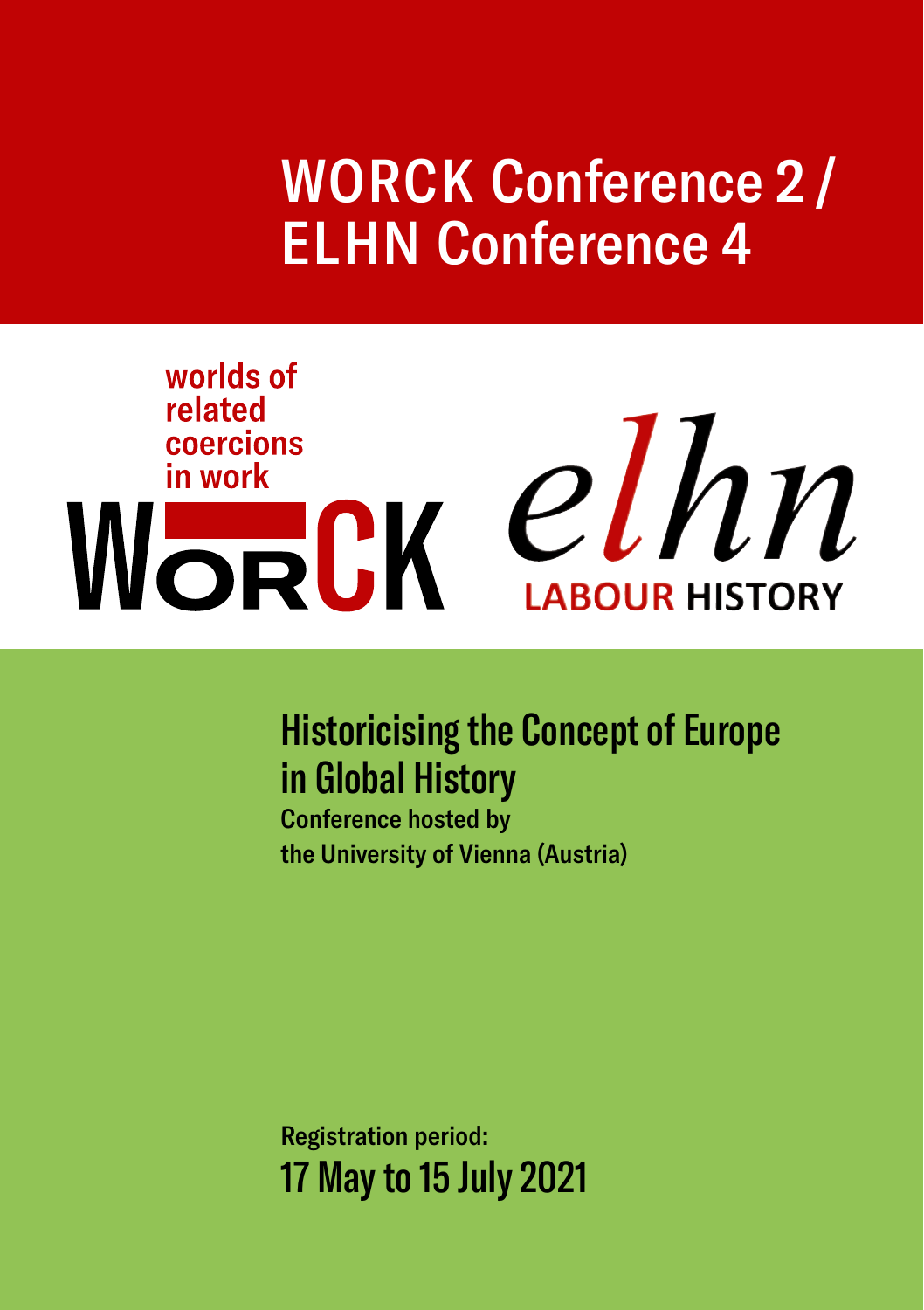## **Monday 30–08–2021**

12:30am–1:30pm

#### **Welcome Address**

*Juliane Schiel (University of Vienna), Silke Neunsinger (Uppsala University)*

#### 2:00–3:30pm

#### **WG 3: Lecture**

*Janine Dahinden (Université de Neuchâtel):* From a "mobility lens" towards the concept of entangled mobilities

4:00–5:30pm

**PO: Exhibition Opening** 

**ETU\_00: Working Group Meeting FL\_00: Working Group Meeting MD\_00: Working Group Meeting RB\_00: Working Group Meeting**

**LM\_00: Working Group Meeting FH\_00: Working Group Meeting MaL\_00: Working Group Meeting LiM\_00: Working Group Meeting**

#### **MaL\_01: The Seafaring Labour Market in Times of Crisis**

*Petros Kastrinakis (University of Crete):* Cretan Muslim sailors and ship owners in the second half of the  $19<sup>th</sup>$  century

*Kapokakis Alkiviadis (University of Crete):* The merchant marine labour market in 19th century Greece: Mapping the workforce in times of crisis

*Apostolos Delis (Institute for Mediterranean Studies, Rethymno):* Greek maritime labour in transition, from sailing ships to cargo steamers, 1860s–1910s

*Justine Cousin (Université de Paris IV Sorbonne):* Maritime coloured labour in times of crisis (1905–1919): From the Aliens Acts to race riots

*Jeremy Young (Historical Society of Guadeloupe, Basse-Terre):* Failure of forced maritime labour? The French manning crisis of the Seven Years War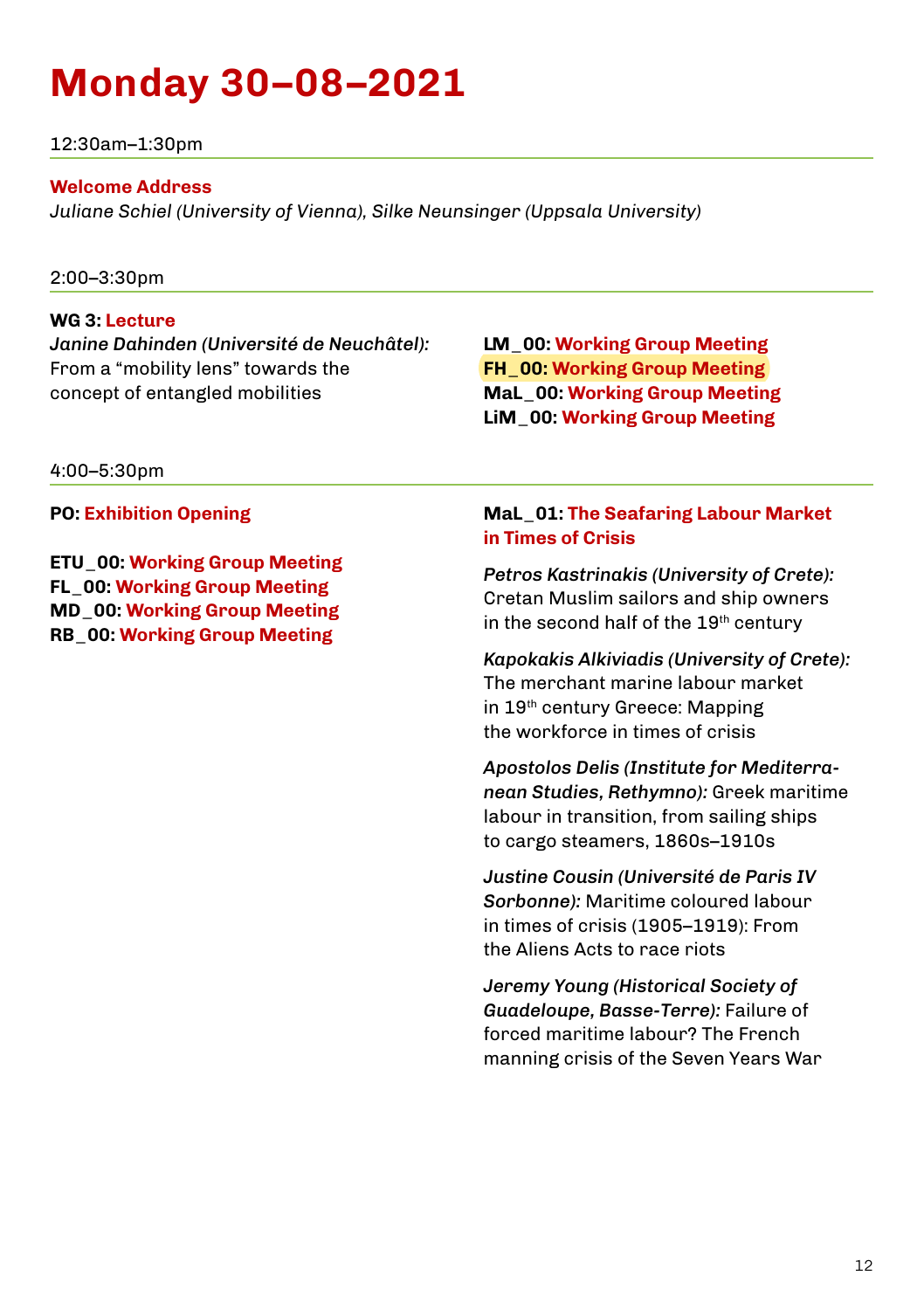#### **FH\_01: Fordism in Translation: A View from the Periphery**

*Lars K. Christensen (Museums of Elsinore):* Fordism transformed through the periphery

*Josefine Carla Hoffman (University of Göttingen):* Perspectives on labour relations at an Indo-German engineering factory

*Christos Karampatsos (National and Kapodistrian University of Athens), Polyxeni Malisova (National and Kapodistrian University of Athens), Eva Masoura (University of West Attica, Athens):* Machinery introduction as tacit Taylorism: Four factories in Greece, 1900–1940

#### **MiL\_01: Military Labour: What, Why, Who, and How?**  *Chair: Bettina Blum (Paderborn University)*

*Pratyay Nath (Ashoka University Sonipat):* What is "military labour"? Perspectives from Mughal South Asia

*Lawrence T. McDonnell (Iowa State University, Ames):* The other side of glory: Battle as military labour in the American Civil War

*Christine de Matos (The University of Notre Dame Australia, Perth):* Military men at home: Masculinities and the occupied domestic space

*Holger Droessler (Worcester Polytechnic Institute):* Servicing the occupiers: Sex work in the Vietnam War

#### **MaL\_02: Shipbuilding and Workforce**

*Kalliopi Vasilaki (University of Crete / Institute for Mediterranean Studies, Rethymno):* Reshaping a port: The shipyards of Compagnie des Messageries Maritimes in La Ciotat, state policies, and the formation of a new labour market (1851–1916)

*Leonardo Scavino (University of Genoa):* Maritime labour in times of crisis: The case-study of Camogli in the 19th century

*Eleni Kyramargiou (Institute of Historical Research / National Hellenic Research Foundation, Athens):* Moments of the crisis in the shipbuilding industry in the wider area of Pireus

*Brendan J. von Briesen (University of Barcelona):* The Spanish merchant marine fleet and the crisis of "El Desastre" (Cuba, 1898)

*Eduard Page Campos (University of Barcelona):* Shipbuilding and ship repair labour in the transition from wood to iron: The Catalan coast experience

#### **LM\_02: Labour, Migration, and the State: Critical Assessments and Comparisons**

*Sagarika Naik (University of Delhi):* Migration matters: Reconceptualising South Asian labour mobility

*Domna Iordanidou (Historical Archive of Macedonia, Thessaloniki / University of Ioannina):* Polish miners in Greece? A forgotten history of labour migration

*Nadia Latif (Smith College, Massachusetts):* Refugee livelihoods and the continuum of forced-voluntary migration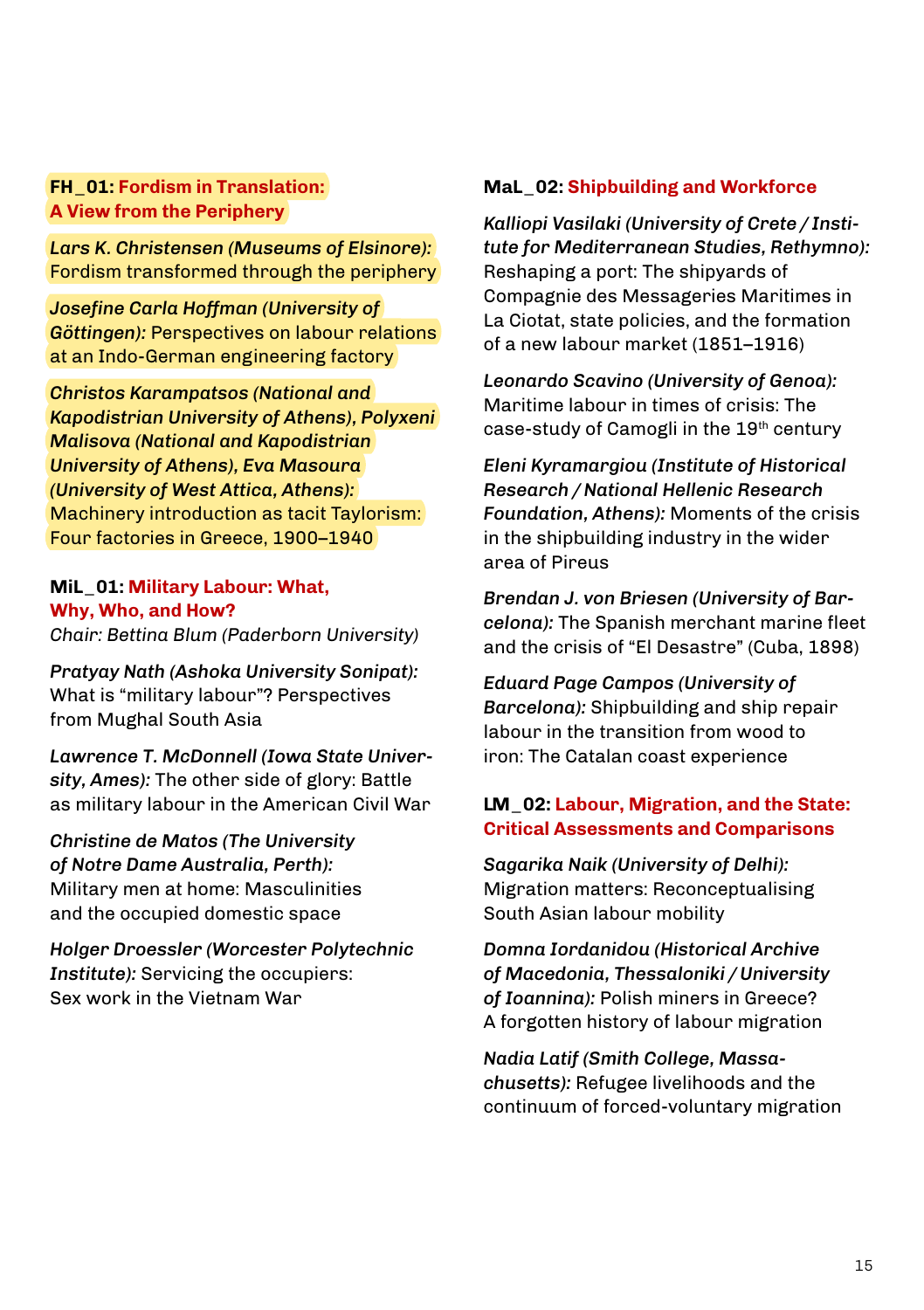#### **FH\_02: Transnational Perspectives on Labour Processes and Labour Relations**

*Leo Grob (University of Bern):* Fixing the social factory: A case study from Australia's aluminum industry in the 1960s

*Prerna Agarwal (Indian Institute of Sciences, Bengaluru):* The construction of sangh-shakti (union power): The port of Calcutta in the 1930s

*Bridget Kenny (University of the Witwatersrand):* Material circuits: The global and local production and repair of elevator parts as urban infrastructure for Johannesburg, South Africa, 1940s–2020

*Camillo Robertini (Universidad de Chile):* Fiat's workers in Chile, Brazil, and Argentina during the Cold War: Corporate organisation and repression against workers

**MiL\_02: Resisting Military Labour**  *Chair: Fia Sundevall (Stockholm University)*

*Matt Perry (Newcastle University):* Mutinous senses: A sensory history of the Black Sea Mutiny of 1919

*Domna Koffa (Greek National Centre of Social Research / Sissy Tsavdara, Panteion University):* Special court martials during the Greek Civil War (1946–1949)

*Jeongmin Kim (University of Manitoba):* Labour of protesting: The Korean dock workers' wartime strike of 1951

*Malte Meyer (Hochschule Bonn-Rhein-Sieg):* The global G.I. movement against the Vietnam War

*Olli Siitonen (University of Helsinki):* To kill or not to kill: American experiences of resisting and participating in deadly violence during the Vietnam War

#### **MaL\_03: Nautical Education and the Training of the Workforce**

*Anna Sydorenko (Institute for Mediterranean Studies, Rethymno):* From maritime communities to nautical schools: The transformation of the labour force of the Russian Steam Navigation and Trading Company (1856–1914)

*Matteo Barbano (Institute for Mediterranean Studies, Rethymno):* Maritime labour in the age of transition: The Austrian Lloyd, Trieste, and the rise of steam

*Enric Garcia-Domingo (University of Barcelona):* Learning on the job: How to become a ship engineer (Spain, 1834–1925)

*Kristof Loockx (University of Antwerp):* Re-educating seafarers: The practice of magic lantern shows in combating the deterioration of seamanship during the shipping transition, 1870–1920

#### **LM\_04: Migration Regimes and Policies: Atlantic and Western European Experiences**

*Christoph Rass (Osnabrück University), Julie Weise (University of Oregon):* Migrating concepts: The transatlantic origins of the Mexico–U.S. Bracero Program, 1919–1942

*Nina Trige Andersen (DanishSociety for Labour History, Copenhagen):* How the demand for so-called unskilled labour in Western economies shaped the labour export policies of the Philippines from the 1970s

*Claudia Bernardi (Roma Tre Università):* The valorisation of labour mobility in 20<sup>th</sup> century North America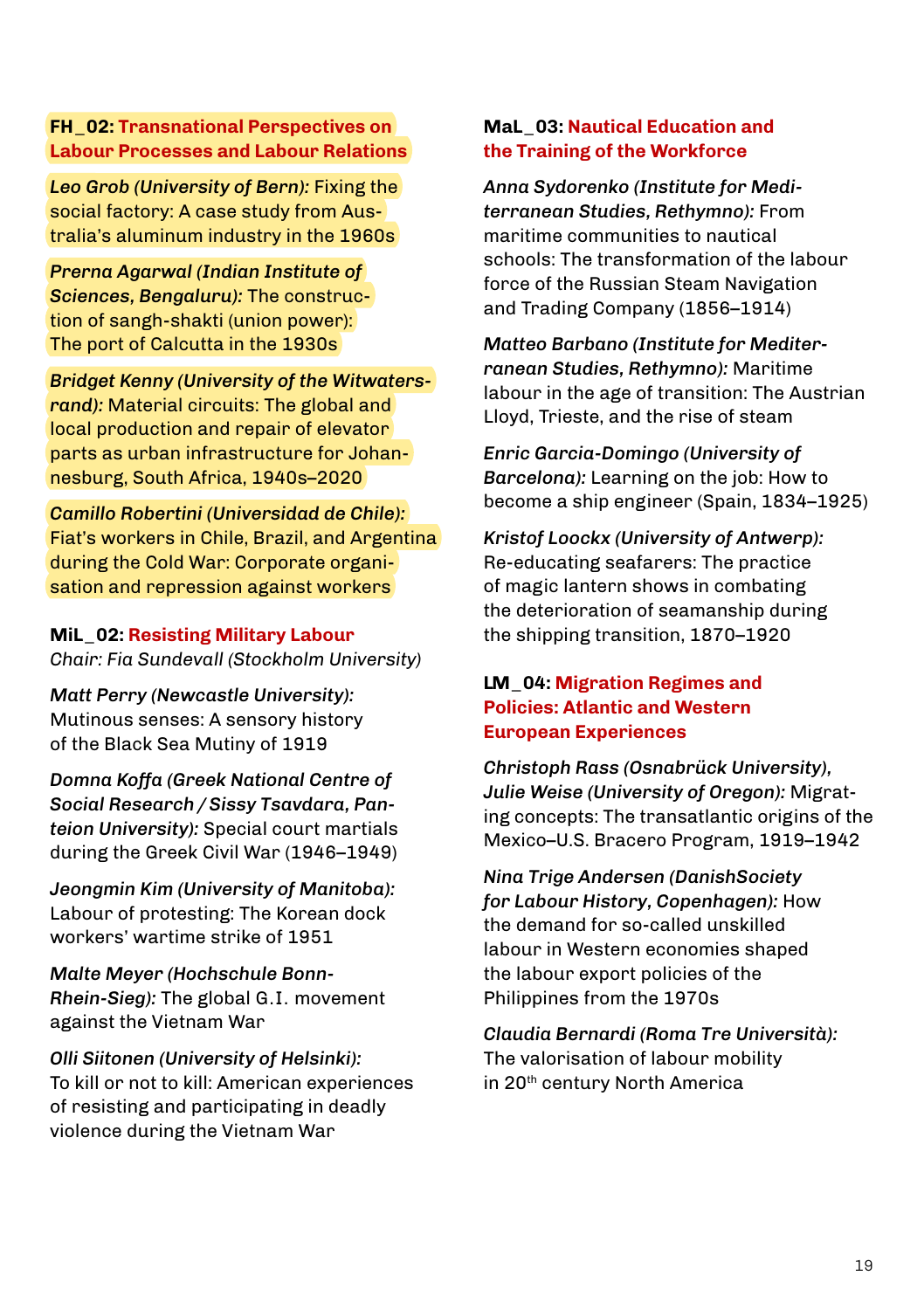## **Wednesday, 01–09–2021**

9:00–10:30am

**WG 1: Writers' Workshop I**

**WG 3: Writers' Workshop I**

**WG 4: Writers' Workshop I**

**CPW\_00: Working Group Meeting**

#### **LE\_04: Labour and Decolonisation II**

*Nick Owen (University of Oxford):* Visual encounters with colonial violence in India

*Yann Béliard (Université Paris III Sorbonne Nouvelle), Gareth Curless (University of Exeter):* Towards a people's history of British decolonisation

#### **FH\_03: Narrating the Socialist Factory: Between History, Myth, and Memory**

*James Allen Nealy (Duke University, Durham):* Flexible production with socialist characteristics in the Soviet Union: The case of the Shchekino Chemical Combine, 1967–1971

*Claudio Morrison (Middlesex University, London):* Rethinking the Soviet Factory: History and the epistemology of post-socialism

*Maja Jović (University of Zagreb):* Memory and oblivion of the Borovo factory

#### **MiL\_03: Recruiting Military Labour I**

*Chair: Christine de Matos (The University of Notre Dame Australia, Perth)*

*Nathan Wise (University of New England):* Custom and contract in the second Maine volunteer infantry regiment during the American Civil War

*Edilson Nunes S. Junior (Fluminense Federal University, Niterói):* Forced recruitment for the Imperial Navy: The iurisdictions' conflicts and the "manhunt" of whites and non-whites in Rio de Janeiro during the Paraguayan War (1865–1867)

*Alexandros Touloumtzidis (University of Patras):* The Recruitment of Greek-speaking Macedonians and refugee unskilled labourers from the British Salonika force on the Macedonian front, 1915–1918.

*Leslie-William T. Robinson (Brown University, Providence):* Morale and the façade of consent: Innovating affective labour practices of control in the World War I US Army